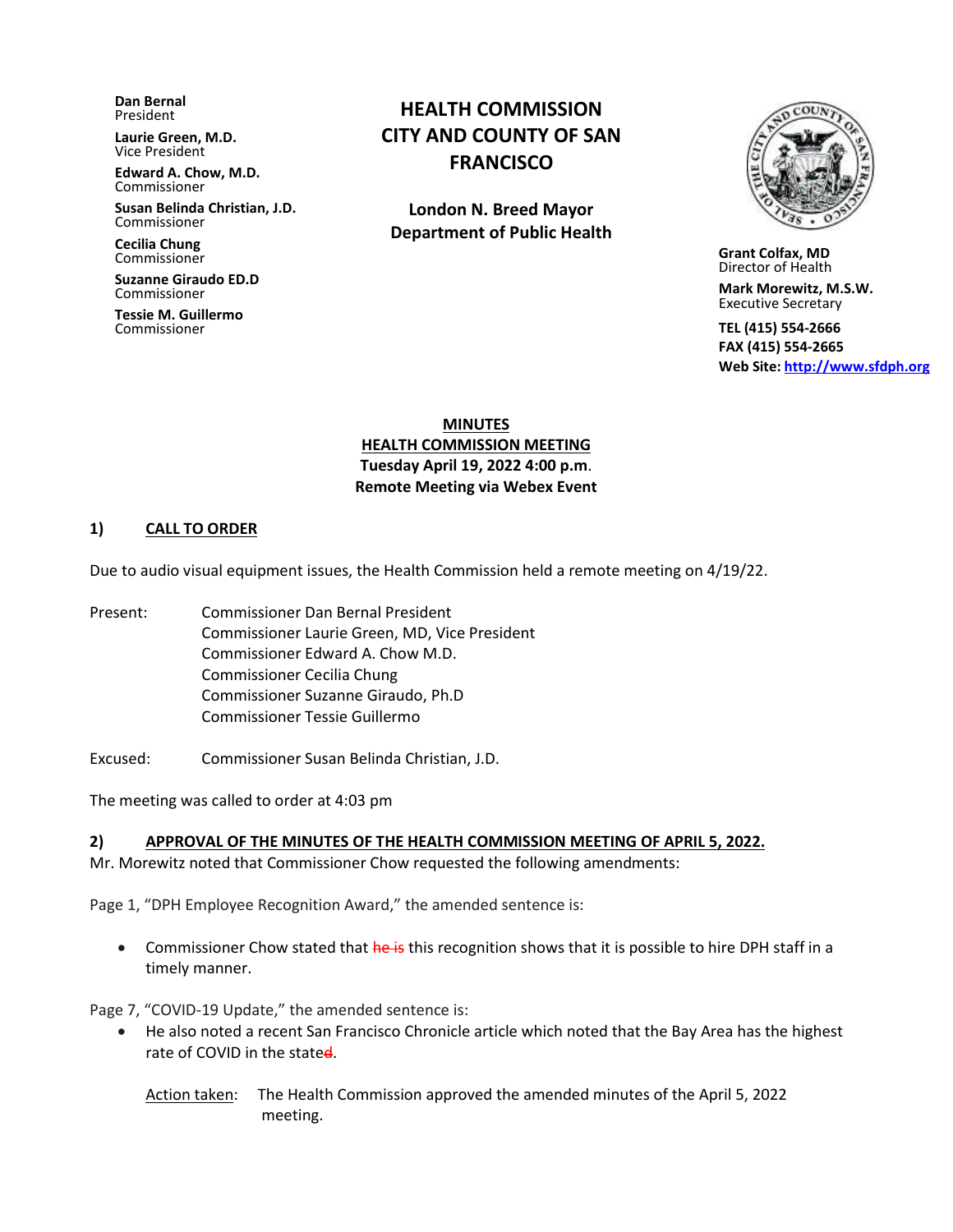### **3) DIRECTOR'S REPORT**

Grant Colfax, MD, DPH Director of Health, presented the item.

### **San Franciscans who test positive for COVID and are at high-risk for severe illness are eligible for COVID medicines**

With COVID-19 medicines now more readily available and many people eligible for treatment, DPH is urging people to be prepared by knowing if they are at high risk for severe illness from the virus and how to get timely access to medical care should they test positive.

Most San Franciscans who are [eligible for COVID-19 medicines](https://sf.gov/get-treated-covid-19) and test positive should access treatment by going to their health care providers. SFDPH is also helping link people at high risk to health care providers, including those who are uninsured or otherwise disconnected from medical care, regardless of immigration status.

COVID-19 medicines, including oral medicines like Paxlovid, and injectable or intravenous infusion treatments are free to the patient and are proven to reduce the risk of severe illness. Time is of the essence, as some of the medicines, namely those taken by mouth, must be taken within five days of the onset of symptoms.

Currently, under federal and state guidance, a person is eligible for treatment if they test positive for COVID-19 and meet at least one of the following criteria:

- Immunocompromised, as they may not have mounted a full response to vaccines
- Over age 65
- Under age 65 and at high risk for a serious illness if they contract COVID-19 because of other medical conditions (see below)
- Unvaccinated, or not up to date on vaccinations (initial two doses and booster, if eligible)
- Pregnant

COVID-19 medications should not be considered a replacement for vaccinations and boosters, which remain the best defense against the worst outcomes of COVID-19, including severe illness, hospitalization, and death.

COVID-19 medicines currently include oral antiviral medicines, Paxlovid and Molnupiravir, and the monoclonal antibody medicine Bebtelovimab. The preventative medicine, Evusheld is reserved for patients with the highest risk, such as those who may have an organ transplant and who are taking medications to suppress the immune system. Given potential side effects or interactions with other medicines, people who are eligible for a prescription or referral need to consult a doctor first. For example, Molnupiravir cannot be taken when pregnant or breastfeeding, or when there is a possibility of pregnancy for both women and men.

### How to get medicines

Most San Franciscans who are eligible and test positive should contact their health system or provider. Major health systems in San Francisco are required by local health order to test patients within a day of reporting symptoms and could offer immediate referrals to a doctor for anyone who is eligible for COVID-19 medicine and tests positive.

SFDPH is also providing access to those without coverage through the [San Francisco Health Network \(SFHN\).](https://sfhealthnetwork.org/) Some insurance plans, including all San Francisco Medi-Cal plans, have all-hours telehealth access to doctors by phone or video. Additionally, ["Test to Treat" programs](https://www.cdph.ca.gov/Programs/CID/DCDC/Pages/COVID-19/Test-to-treat-locations.aspx) are part of a federal initiative that enable patients to test, consult a health care provider, and fill a prescription at the same visit. Several Federally Qualified Health Centers within San Francisco offer this service to their patients, and some San Francisco pharmacies do as well.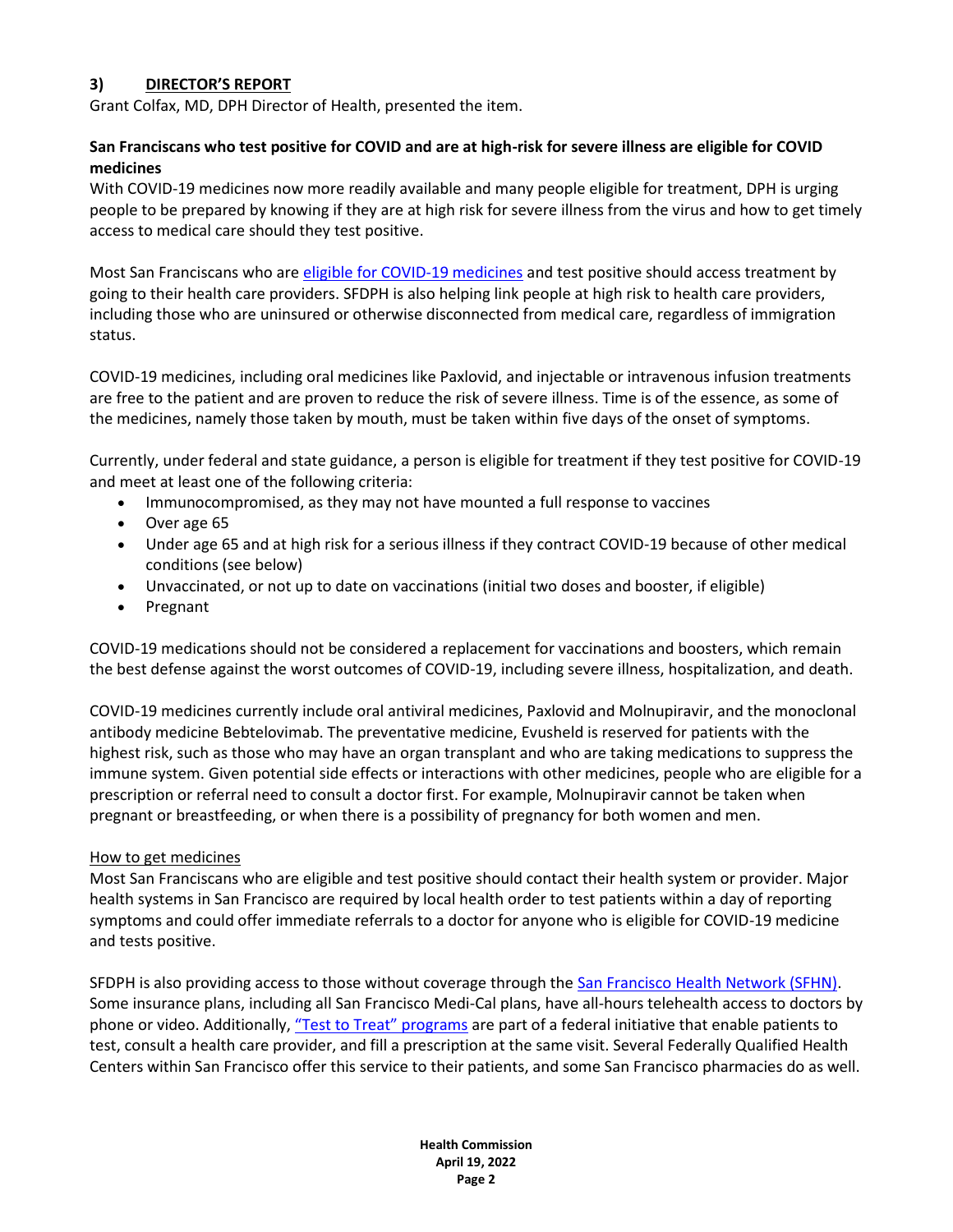### Local supplies available

While oral medications are becoming more widely available, getting them to patients in time for treatment remains a challenge. Health systems and providers are adjusting their operations to deliver COVID-19 medicines to patients more quickly. Meanwhile, recent expansions in eligibility and greater awareness and preparedness among the public will help SFDPH's efforts to make sure that the weekly allocations of medicines the City receives from the State are well used, and anyone who needs medicine can get it.

In addition, other facilities like select pharmacies are receiving allocations through the federal distribution pathways with more locations are expected to open-up over time. SFDPH will continue to work with providers to allocate medicines efficiently and equitably with a focus on reaching those most vulnerable and in need.

### Resources

More information about therapeutics and access within San Francisco can be found here: [sf.gov/get-treated](https://sf.gov/get-treated-covid-19)[covid-19](https://sf.gov/get-treated-covid-19) 

A list of federal "Test to Treat" sites in San Francisco can be found here: [https://covid-19-test-to-treat-locator](https://covid-19-test-to-treat-locator-dhhs.hub.arcgis.com/)[dhhs.hub.arcgis.com/](https://covid-19-test-to-treat-locator-dhhs.hub.arcgis.com/)

SFDPH's Covid Resource Center (CRC) can help patients navigate to care options if having trouble contacting a provider. Call the CRC at: 628-652-2700.

For a list of medical conditions that put people at higher risk for severe illness from COVID-19, go to: [https://www.cdc.gov/coronavirus/2019-ncov/need-extra-precautions/people-with-medical](https://www.cdc.gov/coronavirus/2019-ncov/need-extra-precautions/people-with-medical-conditions.html)[conditions.html](https://www.cdc.gov/coronavirus/2019-ncov/need-extra-precautions/people-with-medical-conditions.html)

## **Laguna Honda continues serving patients while addressing new findings affecting Hospital's Medicare/Medicaid funding**

DPH is committed to continuing to provide quality healthcare to the more than 700 patients at Laguna Honda Hospital and Rehabilitation Center (Laguna Honda) and keep the facility open while it addresses compliance issues raised by state and federal regulators.

The hospital will reapply to the Medicare/Medicaid programs after the Centers for Medicare and Medicaid Services (CMS) ended the hospital's participation in the program on Thursday, April 14, 2022. Laguna Honda's state licensure is unaffected by this decision.

Laguna Honda has successfully passed multiple federal and state inspections over many years. CMS's decision to pull funding was triggered by a requirement that the facility resolve all deficiencies by the end of a 6-month time period. That period began in October when state surveyors outlined and documented deficiencies in protocols related to preventing contraband, such as cigarette lighters and drug paraphernalia, on campus.

Importantly, the facility addressed the deficiencies having to do with the contraband. However, in the latest round of surveys this week, the state surveyors identified new issues not previously communicated to Laguna Honda leadership. Regulators found a number of unrelated and technical individual infractions primarily having to do with hand hygiene, documentation, and infection prevention and control, including an instance of a staff member not properly storing a face shield, lack of PPE signage on a unit, and two missed doses of a medication. There was insufficient time to address those deficiencies before CMS's review period ended, and as a result, CMS moved to terminate Laguna Honda from the Medicare/Medicaid program, which funds more than two-thirds of Laguna Honda's services.

The safety and wellbeing of Laguna Honda patients is the top priority, as evidenced by the hospital's exemplary record in managing COVID during these last two years. SFDPH and Laguna Honda take the findings from state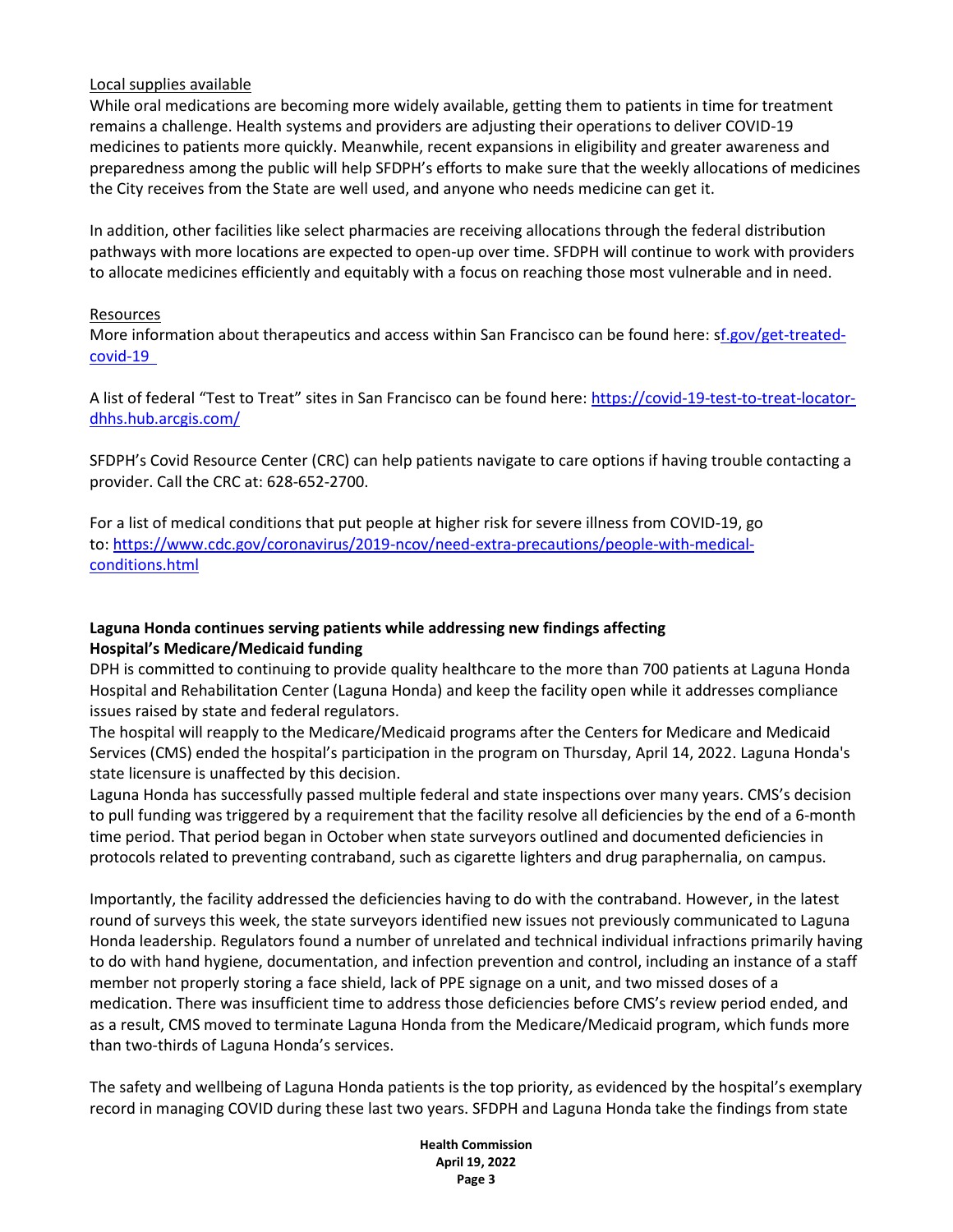and federal regulators very seriously. Laguna Honda has worked with regulatory partners for months on previously identified findings and has already made significant changes at the facility to comply with regulations. Laguna Honda is already appealing some of the underlying citations from the fall that led to the CMS decision and is exploring all other available options while it works with CMS and the California Department of Public Health (CDPH).

*Patients and staff will remain on site, and the facility will remain open* as it reapplies for participation in the Medicare/Medicaid programs and works to come back in compliance. This will enable continuity of patient care at the safety net facility and allow the hospital to continue receiving Medicare/Medicaid program payments that support some of the City's most vulnerable patients who are low to extremely-low income and have complex medical and behavioral health needs. It will also ensure Laguna Honda staff have no employment interruption. Payments will continue for at least 30 days during this process, and Laguna Honda will work with CMS to extend the 30 day-payment period.

Changes made since October 2021 include improved processes to quickly identify prohibited items and better prevent such items from entering the Laguna Honda campus; implementing a new front entrance screening process; and safety measures to inspect packages and items brought for patients. Laguna Honda has also updated the tobacco product policy to add additional protections for the safety of patients who engage in outdoor smoking on-campus. Additionally, the facility is implementing new staff trainings; facility-wide safety updates; comprehensive support for patients with substance use disorders; further refinement of screening policies related to patients who leave and return to the hospital on day passes; and improvements to clinical safety searches, admissions, and discharges.  

DPH and the Laguna Honda leadership team are confident that the work taking place now will ensure the longevity of Laguna Honda and that the hospital will emerge a stronger organization that can continue to serve San Franciscan's most in-need. 

### About Laguna Honda Hospital and Rehabilitation Center

Laguna Honda Hospital, owned and operated by DPH, is a licensed skilled nursing facility serving approximately 700 patients with complex medical needs who are low or extremely low income as part of San Francisco's healthcare safety net. Laguna Honda provides skilled nursing services such as dementia care, other therapeutic services, and rehabilitative therapy such as physical and occupational therapy.  

### **DPH announces 204 behavioral health hires**

Over 200 public health staff have been hired to support people who are experiencing homelessness or are marginally housed and have mental health or substance use disorders.

DPH and the Department of Human Resources (DHR) rapidly filled positions and met the goal of hiring and onboarding 200 new employees by the end of March through the 90-day Emergency Declaration in the Tenderloin. Mayor London N. Breed made the emergency declaration in December to address the City's overdose crisis that is concentrated in the Tenderloin neighborhood.

The newly hired public health staff will play critical roles in the City's response to save lives and support people with complex behavioral health needs by providing access to care, treatment, and connections to other needed services.

Under the emergency powers, DPH and DHR streamlined the City's hiring process while adhering to competitive, fair, and equity-based selection processes. DPH is working to build upon this hiring success and will continue to eliminate redundancies and combine onboarding activities wherever possible.

> **Health Commission April 19, 2022 Page 4**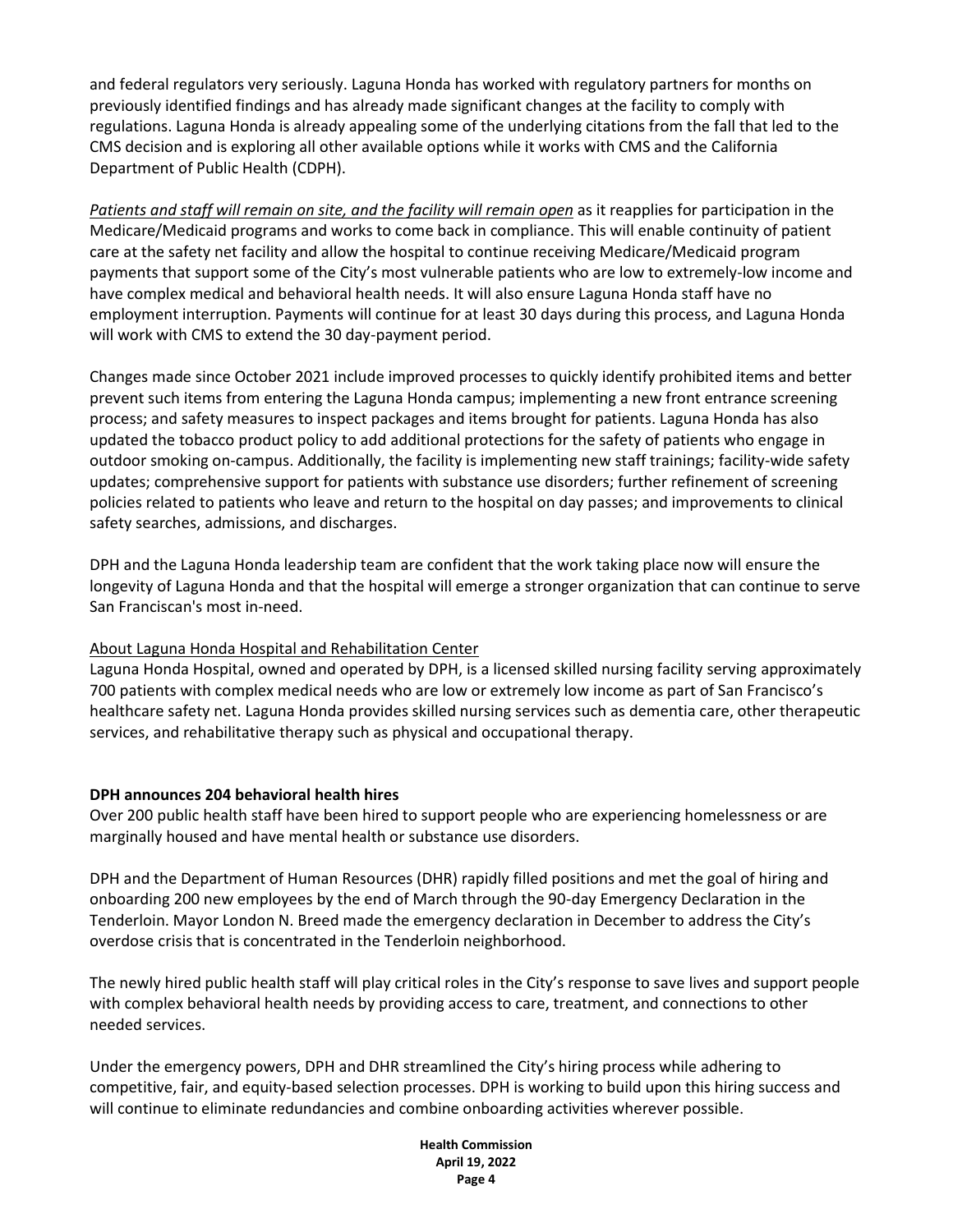The new staff include behavioral health clinicians, pharmacists, health workers, and others who will build out effective programs and services that can reach people where they are. A number of these new hires will join the team at the Tenderloin Linkage Center, where people can go to be safe, get basic "dignity" needs met like showers and laundry, and be connected to care and services when they are ready. Other new hires will support the launch and long-term staffing of the Office of Coordinated Care to manage care and improve outcomes for individuals who may otherwise have difficulty maintaining access to services.

Under the [Mental Health SF](https://sf.gov/information/mental-health-sf) legislation and funding streams, San Francisco is expanding access to mental health services, substance use treatment, and psychiatric medications to all adult San Franciscans in need who are experiencing homelessness, uninsured, or enrolled in Medi-Cal or Healthy San Francisco.

### **COVID vaccine awareness promotion among SF's Mayan and Indigenous populations**

The Indigena Health & Wellness Collaborative (IHW), a program of Instituto Familiar de la Raza Inc. and DPH are collaborating to increase community vaccine confidence among San Francisco's growing Mayan population. In March, IHW finalized and posted vaccine educational videos in four (4) high prevalence Mayan languages in San Francisco; Tzeltal, K'iche, Mam, and Yucatec. These new video resources may be used by stakeholder groups serving Mayan populations to support language access to COVID-19 information and resources with the intention of increasing vaccination rates within these groups.

### **ZSFG Hospital designated a LGBTQ+ healthcare equity leader**

Zuckerberg San Francisco General Hospital (ZSFG) received an evaluation of 100 and the designation of "LGBTQ+ Healthcare Equality Leader" in the Human Rights Campaign Foundation's  $15<sup>th</sup>$  anniversary edition of the Healthcare Equality Index (HEI), the nation's foremost benchmarking survey of healthcare facilities on policies and practices dedicated to the equitable treatment and inclusion of their LGBTQ+ patients, visitors and employees.

The HEI evaluates and scores healthcare facilities on detailed criteria including Foundational Policies and Training in LGBTQ+ Patient-Centered Care; LGBTQ+ Patient Services and Support; Employee Benefits and Policies; and Patient and Community Engagement. This recognition demonstrates ZSFG's strong and ongoing commitment to providing care to all patients with compassion and respect.

Thank you to the entire community at ZSFG who made this possible!

### **DPH [in the News](https://news.google.com/search?q=san%20francisco%20department%20of%20public%20health%20when%3A14d&hl=en-US&gl=US&ceid=US%3Aen)**

Commissioner Comments: Commissioner Bernal thanked Director Colfax for the report.

### **4) COVID-19 UPDATE**

Grant Colfax, MD, DPH Director of Health, presented the item.

### Public Comment:

Jordan Davis, stated that she is glad to see the high level of vaccinations in San Francisco and hopes the rate goes up to 93%. She is also glad to see the low hospitalization rates. She noted that it is arbitrary for San Francisco to have a mask mandate for public meetings. She also stated that MUNI recently admitted it is safe to ride without masks.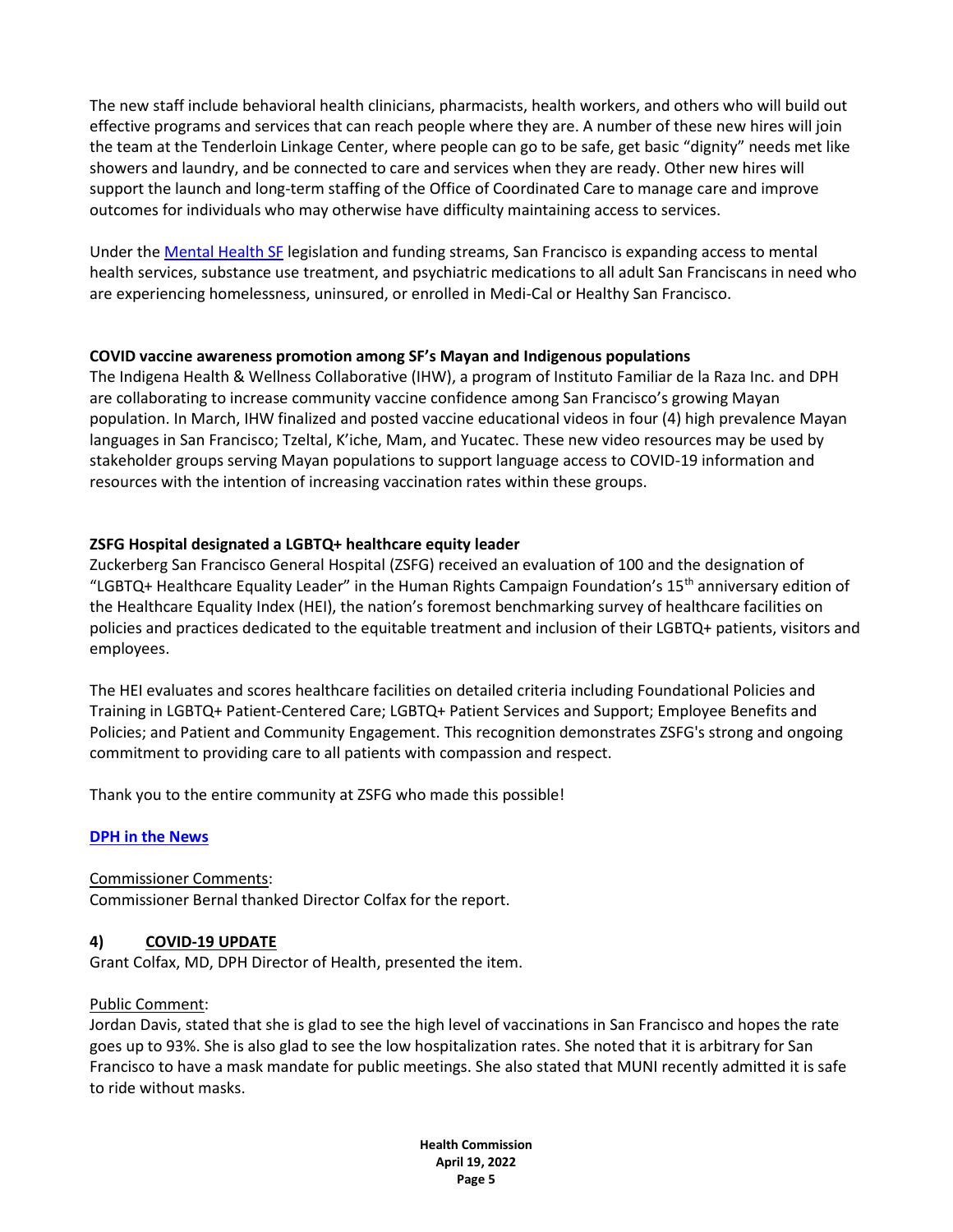### Commissioner Comments:

Commissioner Chow noted that the public comment referenced issues that members of the public face regarding mask mandates. He asked how people can get clarification of this issue. Dr. Susan Philip, San Francisco Health Officer and Director of Population Health Division, stated that the federal masking order applied to state and local municipalities. She noted that the DPH is waiting for the state to issue its new recommendations, which are expected in the next days; the City of San Francisco is expected to align with the state's recommendations. This will include recommendations, but not a mandate, to wear masks on public transportation.

Commissioner Bernal asked if San Francisco may learn lessons from the recent masking mandate in Philadelphia. Director Colfax stated that due to the high rate of vaccinations and booster and low rate of COVID-related hospitalizations in San Francisco, it will likely not be necessary to revert back to a masking mandate in San Francisco. He noted that since there is so much home testing, the case data is less accurate, so the DPH is tracking hospitalization data to determine policy.

### **5) GENERAL PUBLIC COMMENT**

There was no general public comment.

### **6) LAGUNA HONDA HOSPITAL AND REHABILITATION CENTER UPDATE**

Michael Phillips, MHA, FACHE, Laguna Honda Hospital and Rehabilitation Center CEO presented the item. Roland Pickens, MHA, FACHE, San Francisco Health Network Director, was present to answer questions.

### Commissioner Comments:

Commissioner Chow noted that Laguna Honda Hospital and Rehabilitation Center (LHH) corrected the selfreported substance use-related issues, which initially triggered the CDPH survey. He also stated that it is unfortunate that the regulations allow for additional findings unrelated to the initial issue, to result in decertification from the CMS reimbursement programs. He added that staff should be commended for the enormous work completed to respond to the most serious issues found 6 months ago. He expressed gratitude to all LHH staff and LHH leaders. He is grateful to City leadership, DPH leadership, and for President Bernal to participate, in his role as Chief of Staff for Speaker Pelosi's San Francisco office, in the press conference regarding the CMS findings at LHH. He encouraged City officials to make known the importance of LHH and the need for the process to focus at significant issues. LHH is one of the safest long-term facilities, based on the COVID-19 case rate and death rate. He also encouraged LHH and DPH to find ways to meet regulatory process requirements.

Commissioner Green noted that the Commissioners who are members of the LHH Joint Conference Committee (JCC), know of the all the incredible work done at LHH each day. The Health Commission respects and honors LHH leadership and staff. The JCC Commission members have observed LHH develop plans of correction in response to the original regulatory issues found and subsequent issues too. She asked if there is a time allotment required for CDPH to respond to issues found at LHH, and a timeline for conducting a survey. She noted there was a lapse between the issues reported and the surveys. Mr. Phillips stated that when LHH selfreported the substance use-related incidents, it warranted CMS placing LHH in a "Substandard of Care" category. This set a 6-month time period for CDPH, a contractor of CMS, to survey and revisit the facility.

Commissioner Green noted that CDPH conducted its final survey on the very last day within the 6-month time period, giving no time for LHH to submit plans of correction for the newer items found on the last survey. Mr. Phillips noted that LHH had no ability to determine the timeline for the CDPH survey visits. He added that LHH learned that CDPH can review any regulatory issue on these surveys, not just those related to the original selfreported incidents.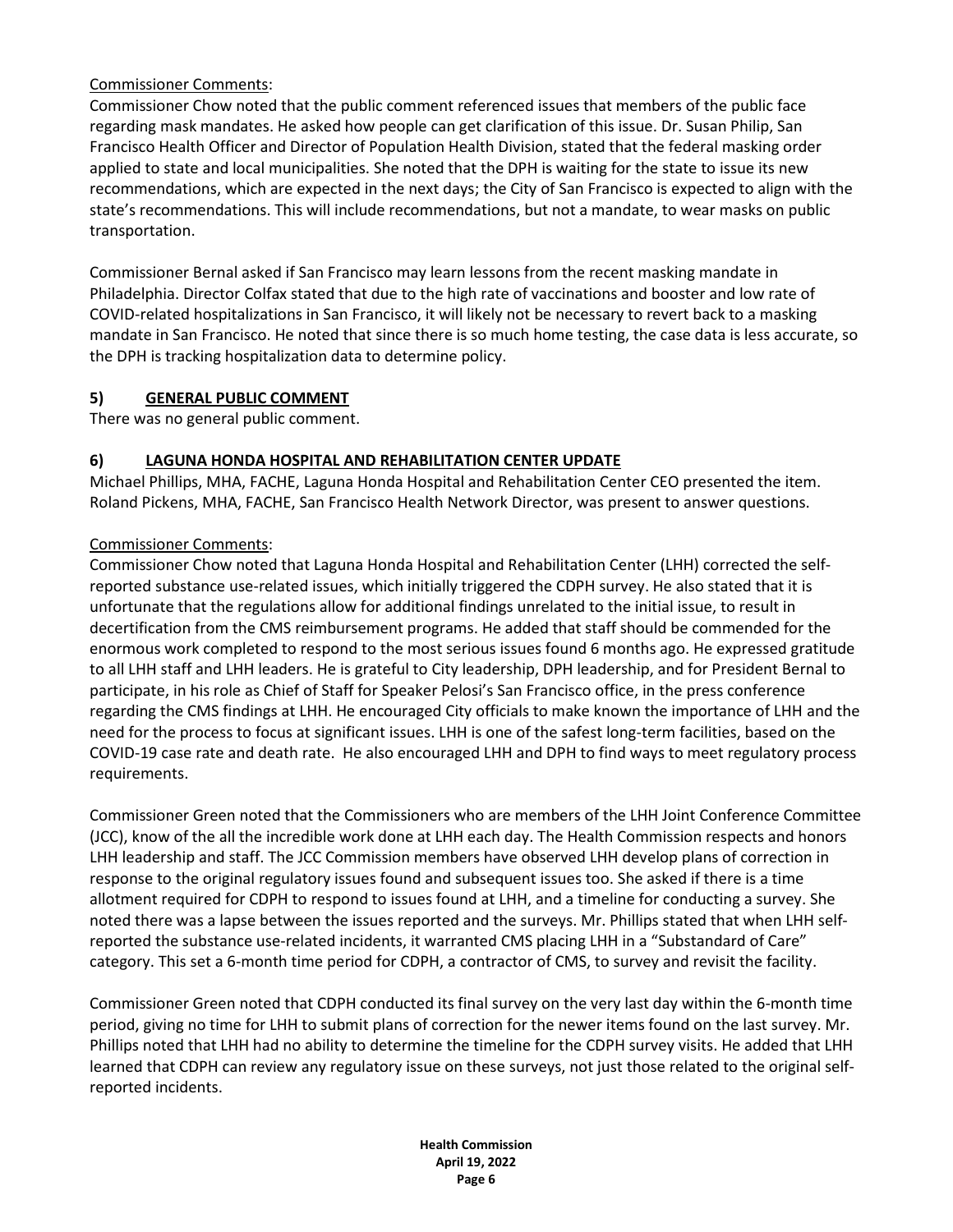Commissioner Bernal stated that it is his understanding that LHH submitted plans of correction addressing the original self-report incidents that were accepted months before the final survey visit. He added that the new findings noted in the final survey would not have resulted in a substandard of care category on their own. However, because it was within the 6 months related to the original incidents, CMS made the decision to decertify LHH from its reimbursement programs.

Commissioner Guillermo, Chair of the LHH JCC, associated herself with the comments made by Commissioners Chow and Green. She is grateful for all the work LHH leaders and staff completed in preparation for these surveys. She noted this took place during and directly after a serious COVID-19 surge which was very stressful for everyone at LHH. She wonders if, due to the size and patient complexity, it would be a fair process to have a weighted survey mechanism for LHH. Mr. Phillips stated that LHH is held to the same standards as other long-term care facilities. Commissioner Guillermo encouraged LHH, the DPH, and City leadership to comment to CMS on this issue.

Commissioner Chow noted the difficulty of being held to a standard in which LHH had to achieve 100% on every regulatory issue, regardless of its connection to the original self-reported incidents. He noted that it seems fair to give LHH the same timeframe to mitigate each of the issues found in the CDPH surveys.

Commissioner Bernal stated that the Health Commission and DPH leadership are committed to ensure that LHH achieves recertification and supporting LHH in the hard work they do each day. He added that the City is partnering with state and federal officials on this situation.

### **7) POPULATION HEALTH DIVSION UPDATE**

Susan Philip, MD, Director and San Francisco Health Officer, presented the item.

### Commissioner Comments:

Commissioner Bernal thanked Dr. Philip for her leadership and helping make the DPH a national model.

# **8) DPH IT UPDATE**

Eric Raffin, DPH Chief Information Officer, Jeff Scarafia, EPIC Program Director, and Albert Yu, MD, Chief Health Information Officer, presented the item.

### Commissioner Comments:

Commissioner Green voiced concern regarding uniformity of choice regarding terminology for patient problem lists and diagnoses, noting the huge number of staff who use EPIC, and may be using slightly different terms for the same medical and/or behavioral health issues. Mr. Raffin stated that the EPIC team will continue to update the Commission on this important issue.

Commissioner Chow asked if the DPH EPIC project is on schedule and that the budget will support the timeline through 2024. Mr. Raffin stated that the EPIC timeline and budget are on schedule through 2024.

Commissioner Chow asked if the patient portal will be available in the seven languages for clients. Mr. Scarafia stated that the DPH EPIC team has been requesting additional language capacity from EPIC regarding the patient portal. He noted that the portal is currently offered in English and Spanish. Commissioner Chow requested that the Commission continue to track this issue in future EPIC updates.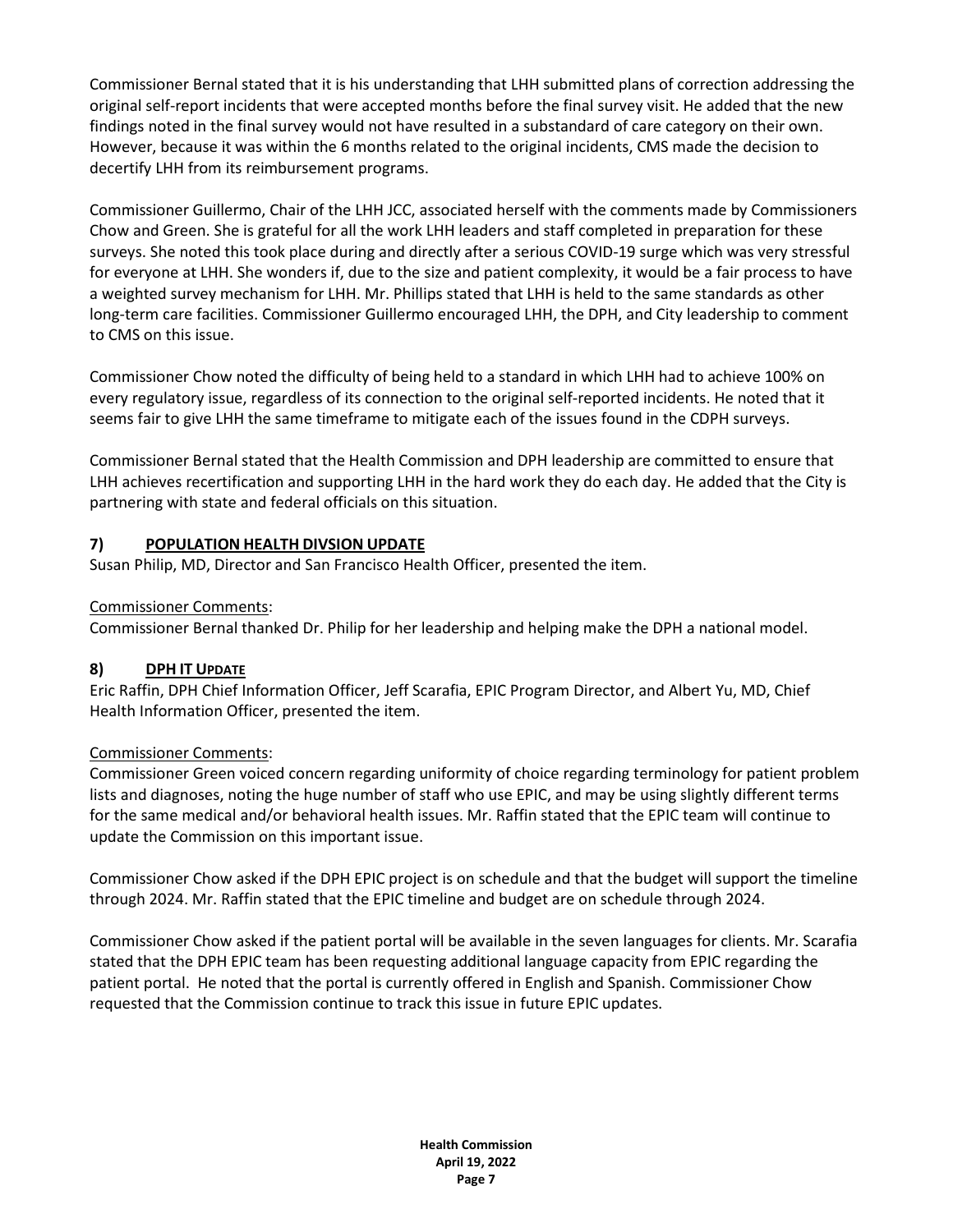### **9) DPH FY2020-21 ANNUAL REPORT**

Max Gara, Health Program Planner, presented the item.

### Commissioner Comments:

Commissioner Chung thanked Mr. Gara for the report and requested that the font be made larger to make it easier to read. Mr. Gara stated that the font will be made larger.

Commissioner Chow noted the importance of the report and expressed gratitude to Mr. Gara for the high quality of the final draft. He hopes that PHD activities can be better highlighted in future reports to ensure the public understands the importance of that work.

### **10) OTHER BUSINESS:**

This issue was not discussed.

### **11) COMMUNITY AND PUBLIC HEALTH COMMITTEE UPDATE**

Commissioner Giraudo, Chair, stated that the Committee discussed Housing Conservatorship and Assisted Outpatient Treatment (AOT) programs. She noted that Housing Conservatorship is for adults with serious mental illness and substance disorder, designed to help individuals who cycle in and out of crisis. This was implemented as a pilot program in 2019. Those who qualify must have at least eight 5150 psychiatric holds placed on them within one year. Fourteen individuals met the criteria and are now in intensive case management. She noted there is much higher rate of 5150 holds for Black/African American individuals in San Francisco.

She also stated that the AOT program is court ordered treatment for serious mental health issues and is time limited. Referral sources are treatment providers and family members. In 2021, White men comprised the majority of the 75 clients for this program.

### **12) CLOSED SESSION**

A) Public comments on all matters pertaining to the Closed Session. (San Francisco Administrative Code Section 67.15).

B) Vote on whether to hold a Closed Session. (Action Item)

C) Closed Session Pursuant to Evidence Code Sections 1156, 1156.1, 1157, 1157.5, 1157.6, and 1157.7; Health and Safety Code Section 1461; San Francisco Administrative Code Sections 67.5, 67.8, 67.8-1, and 67.10; and California Constitution, Article I, Section 1.

### **CONSIDERATION OF LAGUNA HONDA HOSPITAL AND REHABILITATION CENTER MEDICAL STAFF CREDENTIALING MATTERS**

### RECONVENE IN OPEN SESSION

1. Discussion and Vote to elect whether to disclose any portion of the closed session discussion that is not confidential under Federal or State law, The Charter, or Non-Waivable Privilege (San Francisco Administrative Code Section 67.12(a).) (Action item)

2. Possible report on action taken in closed session (Government Code Sections 54957.1(a) and 54957.7(b) and San Francisco Administrative Code Section 67.12(b).